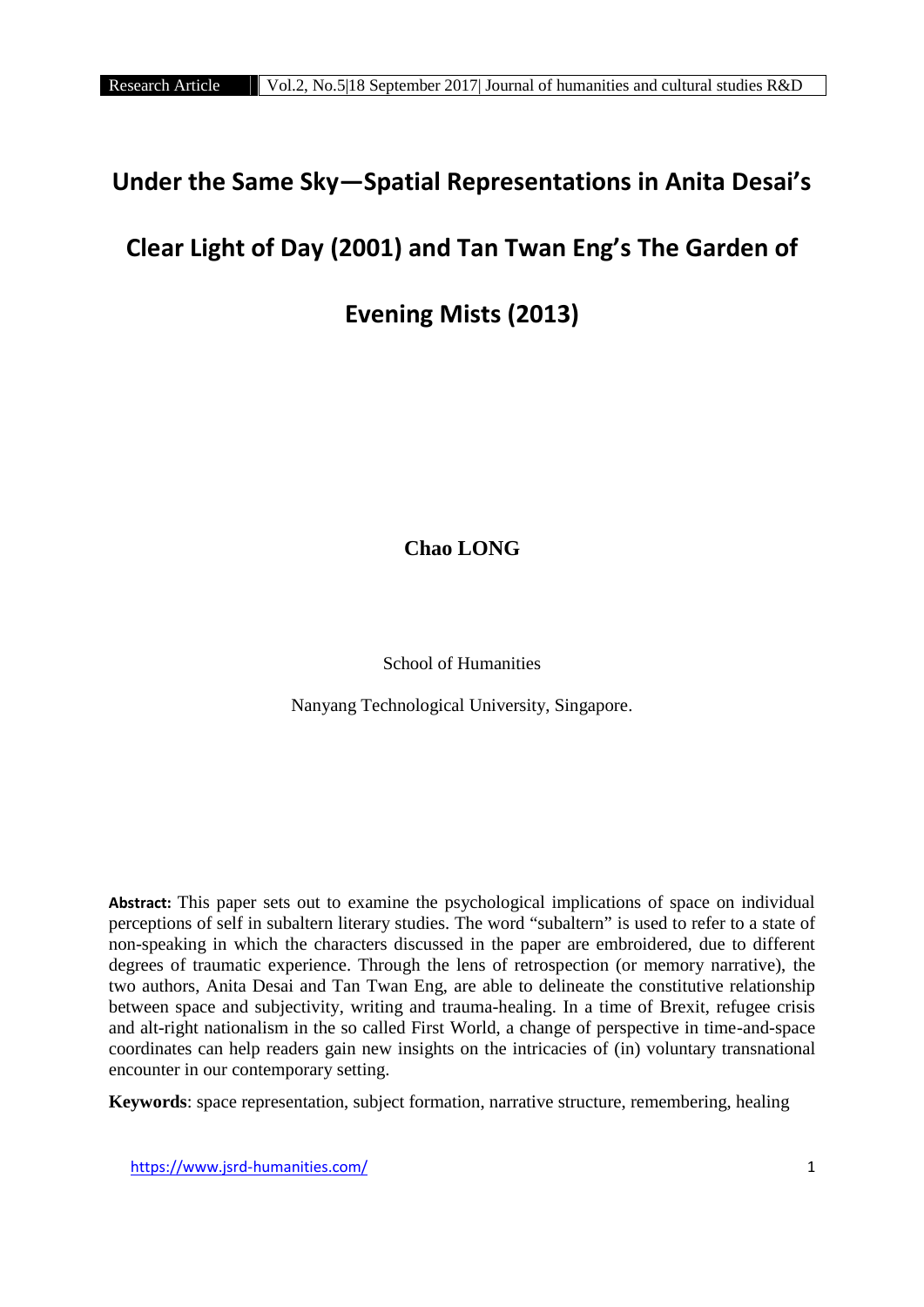#### **1.Introduction**

*"But it's never over. Nothing's over, ever."*

*-- Clear Light of Day*

*"Before me lies a voyage of a million miles, and memory is the moonlight I will borrow to illuminate my way."*

*-- The Garden of Evening Mists*

In the effort to articulate self-identities or personal histories, contemporary literature tends to employ a variety of narrative techniques to creatively bridge the past with the present in the form of memories. It is also through the act of remembering that characters are usually able to re-examine themselves and thus achieve personal transcendence. In the two novels, *Clear Light of Day* (2001) and *The Garden of Evening Mists* (2013), by means of depicting their experiences with some spatial images, the characters are able to recount their personal stories and in doing so eventually overcome their psychological wounds. Space thus becomes the premium conceptual framework in this essay. But space as a critical concept has garnered many a signification across the spectrum of intellectual disciplines. The rest of this section attempts then to reach a specific meaning for this term in tune with this paper's argument.

Many of the contemporary discussions have since shifted their focus on time to space. Henri Lefebvre contends that "space is a (social) product" (Lefebvre 26).So space denotes more than mere the absolute meaningless physicality of places. It also reflects, reinforces and sometimes transforms social relations. Yet space is never independent of time. As Doreen Massey further discusses that, "space must be conceptualized integrally with time; indeed that the aim should be to think always in terms of space-time" (Massey 2).This has practical applications in literary narratives. For every single episode of the narrative is consisted of its temporal and spatial sides. Time thus can be seen as another dimension of space, and oftentimes, it is "experienced in and through the experiencing of space" (Middleton and Woods, 138). Conversely, through the change of time, the dynamism of the social relations reflected through space is presented to the readers. On the other hand, on a narratological note, the nonlinear representations of the narrative time are in effect manifested through its specific structural designs. AsJoseph Frank in his essay "Spatial Form in Modern Literature" succinctly demonstrates, "since language proceeds in time, it is impossible to approach this simultaneity of perception except by breaking up temporal sequence" (Frank 231). Accordingly, a new spatial structure predicts a new temporal sequence, and vice versa. Hence, in this essay, space is defined as both the actual places in the novels imbued with overtones of social relations and the narrative structures as the textual space.

This essay, therefore, investigates the spatial representations in the two novels by first exploring some specific geographic coordinates and their cultural connotations. It will explain how space is employed by the authors to reinforce or transform the characters' perceptions of themselves. Furthermore, by scrutinizing the respective narrative structures, how the novels as a whole are constructed to function as different paths of healing through the act of remembering is to be revealed. Through such an analysis, an understanding of how space is utilized in redefining personal histories is hopefully to be achieved.

## **2. The Representations of "House" in** *Clear Light of Day*

As an important component of space, a physical place is usually "linked to identity, and not only to identity-formation but also, under given circumstances, to a sense of threatened identity" (Lange xiii). In Desai's *Clear Light of Day*, the characters' identities are negotiated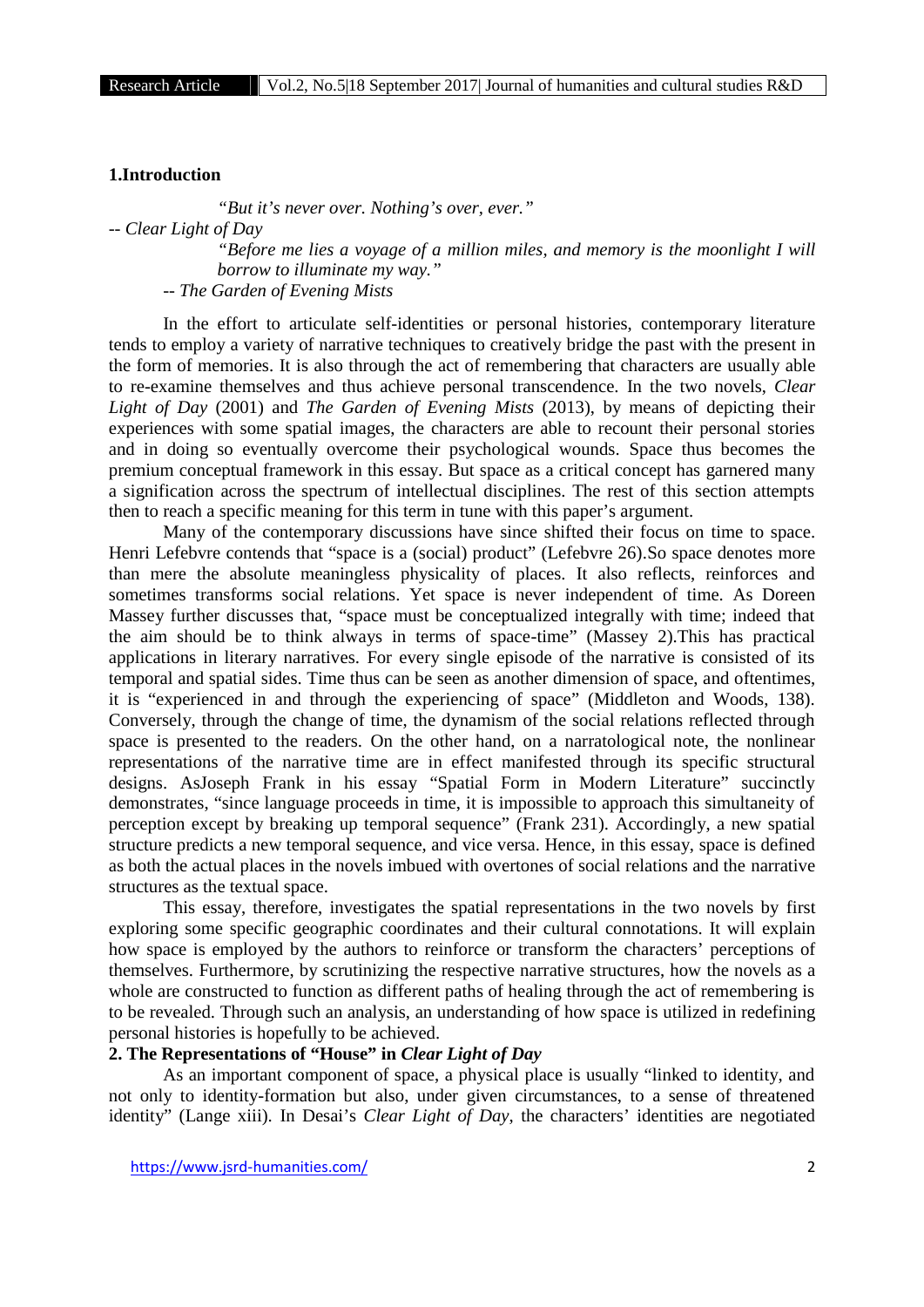through their respective experiences in and with the family house. Set in the historical context of the partition of India and its aftermath, the novel attempts to unveil the social conflicts by telling a family saga of the Das'. The story begins with Tara, the younger daughter of the family, returning to her family's old house in Old Delhi after a long stay in a foreign land. Her interaction with Bim, the older sister and now master of the house, prompts them to think back their childhood in that house and ruminate on their identities. As Gaston Bachelard further points out, "the house we were born in has engraved within us the hierarchy of the various functions of inhabiting" (Bachelard 15). Thus, each character's perception of the house in essence underlies a different layer of social relations. By the same token, a delineation of those relations would uncover the process of each character's path to a new self. This following section focuses on the representation of the house from both Tara's and Bim's perspectives. For them, the house serves as the agency through which the external social and cultural forces inscribe on the two women's identities.

#### **2.1 The House in Tara's Eyes**

The house in Tara's eyes spells disillusionment and permanent decay. Impervious to time, it is a place where life repeats itself over and over again. Her encounter with the same childhood snail in the garden testifies to her contemplation. More than once, Tara has mistaken that snail with a pearl. Later when she discovers the truth, she laments "that was life – a snail found, a pearl lost" (Desai 103). But Tara's judgment appears gratuitous even to herself. When asked about a possibility of a change to the house by Bim, she overturns her previous opinion by being "truly shocked by the possibility" (4). In a way, her dialectical views on the house can be seen as her projection of herself onto the house. The ground for that is several-tiered. In the first place, the house in Tara's mind emblematizes the female subordination to the masculine power, which is implicated by her accidental observation of her father injecting insular to her mother. As Tara notes,

> She had seen him *lean over* her mother's bed and *quickly*, smoothly press a little shining syringe into her mother's arm that lay crookedly on the blue cover, press it in very *hard* so that she *tilted her head back with a quick gasp of shock, or pain* – Tara saw her chin rising up into the air and the grey head *sinking back* into the pillow and heard a long, *whimpering sigh* like an air-bag minutely punctured… (22; italicized mine)

The description much resembles an ambush in the nature where a weak prey has fallen victim to a vicious predator. And this, "with its projection of female helplessness in the face of male aggression within the sanctioned framework of matrimony, carries explicit associations of sexual violence and death" (Chakravarty 83). Tara is thus constantly haunted by this ghostly scene and more importantly, on this account, her desire for fatherly love deems more futile in this house. For Tara's father has constantly absent from her life and with the advent of her younger brother Baba, she always feels a sense of abandonment by her family. Despite her aunt Mira's care and love, she is psychologically isolated from her family and instead seeks comfort from her neighbor the Misras' sisters. That Tara's wish to be a mother in the future is what bonds her and the two sisters suggests the notion of traditional femininity has been inscribed on Tara's subconscious. It is no coincidence then that Tara finds her husband Bakul in the Misras' house to whom she intends so eagerly to marry.

Tara's marriage to some extent symbolizes her quest for a new male-female relationship. Instead of the violent dominance represented by the house, she seeks love and tenderness. Nevertheless, by marrying into Bakuldoes not rid her of the sense of female submission,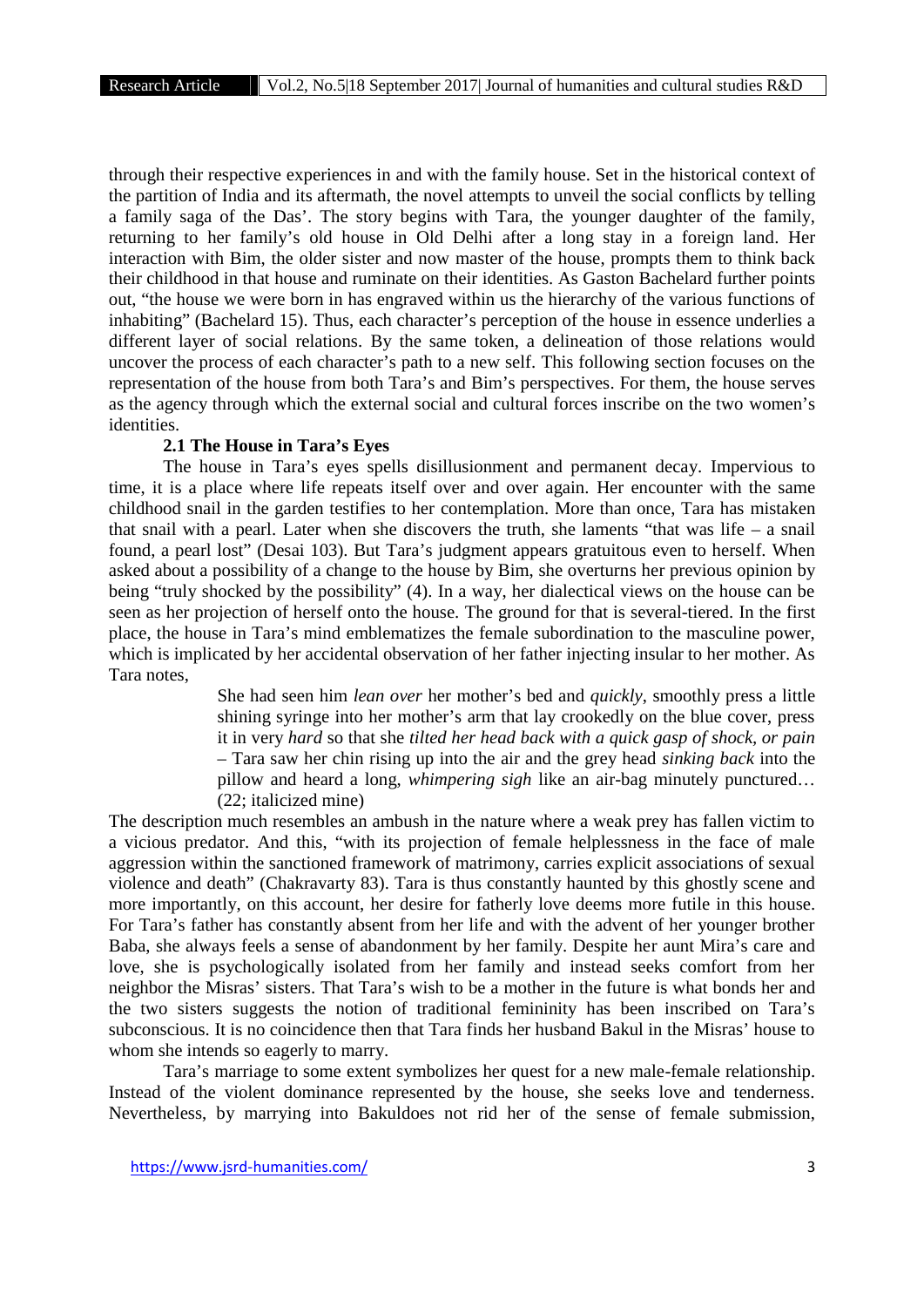although it takes on a different form. Bakul, an aspiring diplomat, has been training Tara to become "an active, organized woman who looked up her engagement book every morning, made plans and programmes for the day ahead" (Desai 21). Yet this pretense of being a decisive and independent spirit is, as she comments, "all just dust thrown into his eyes, dust" (12).In addition, the exhaustion this pretense has exerted on her only makes her realize "how entirely dependent on him for her own calm and happiness" (150). Thus the male violence disguises itself in a passive aggressive way in their marriage. Furthermore, the fate of the two Misras' sisters also intimates the rigidity and pervasiveness of this male dominance. After the two sisters are rejected by their husbands, they return to the old house and are forced to become the sole breadwinners of the whole house by teaching local students the traditional India music and dance which celebrates "sexual freedom, equality of women, pastoral harmony and an overall feeling of plentitude" (Mukherjee 197). Contrary to its liberating overtones, the music and dance exemplifies the sisters' unending toil and their brothers' unrelenting deprivation of them.

Consequently, on Tara's return, the stagnation of house for her acts as a reminder of the prevalence of this masculine dominance. In the meantime, her unwillingness to do any change to the house insinuates her inability to subvert and thus submission to this male-female relation. The house thereby erects in Old Delhi as a reinforcement of this patriarchal rule.

Notwithstanding, this shared sense of suppression is exactly what binds her and her sister Bim. By reflecting on her past, Taragradually accepts the house as it is and learns to understand her sister from another perspective. Moreover, as she increasingly empathizes with Bim, her guilt of leaving the family burden to her older sister accentuates. In the end, coupled by the same sentiment aroused by their incident in the Lodi Gardens, Tara finally propels herself to confess and apologize to her sister. While Bim never truly holds a grudge against Tara, it demonstrates Tara's determination to make peace with the shadowy past.

## **2.2 The House in Bim's Eyes**

On the other hand, the house is rendered by Bim as a battle ground against the patriarchal and colonial subjugation. For Bim embodies the unrelenting strive for a new ideal of femininity characterized by freedom and gender equality. This is evident even as a child. When Raja, the older son in the family, declares he wishes to be a hero, Bim adamantly avows, "with glistening eyes, that she would be a heroine" (Desai 112). And the key to achieving this is through education. As Rajeswari Mohan argues, "education is narrativized as the process that brings women out of their homes and into the public sphere as economically able subjects who gradually gain critical consciousness of the forces ruling their lives as women in postcolonial societies" (Mohan 48). In contrast to Tara's dismissive attitudes towards school, Bim considers school as a means to her individualism, which leads to her success at school. Furthermore, her love for facts and history, as opposed to Raja's obsession with literature, reverses the gender dynamics between the two in the house. While Raja derives his heroic fantasy from all the poetry he reads, resulting in his lack of grip on reality, it is Bim's pragmatism that carries the family through its vicissitudes. In the exigencies of their father's death, Raja relinquishes his responsibility of being the provider of the family to his mentally challenged brother Baba. He is so consumed by his ideal of being the savior of his neighbor Hyder Alis whom he much admires that it appears much inconsequential to "worry about a few cheques and files in father's office" (Desai 67). Bim thus steps up and assumes the maternal head of the house.

Interestingly, the time of Raja's departure from the house parallels the historical time of the partition of India. Therefore, Bim's ascent in the house is of symbolic implications. As Fredric Jameson astutely expounds, the rise and resistance of nationalism often seeks its recourse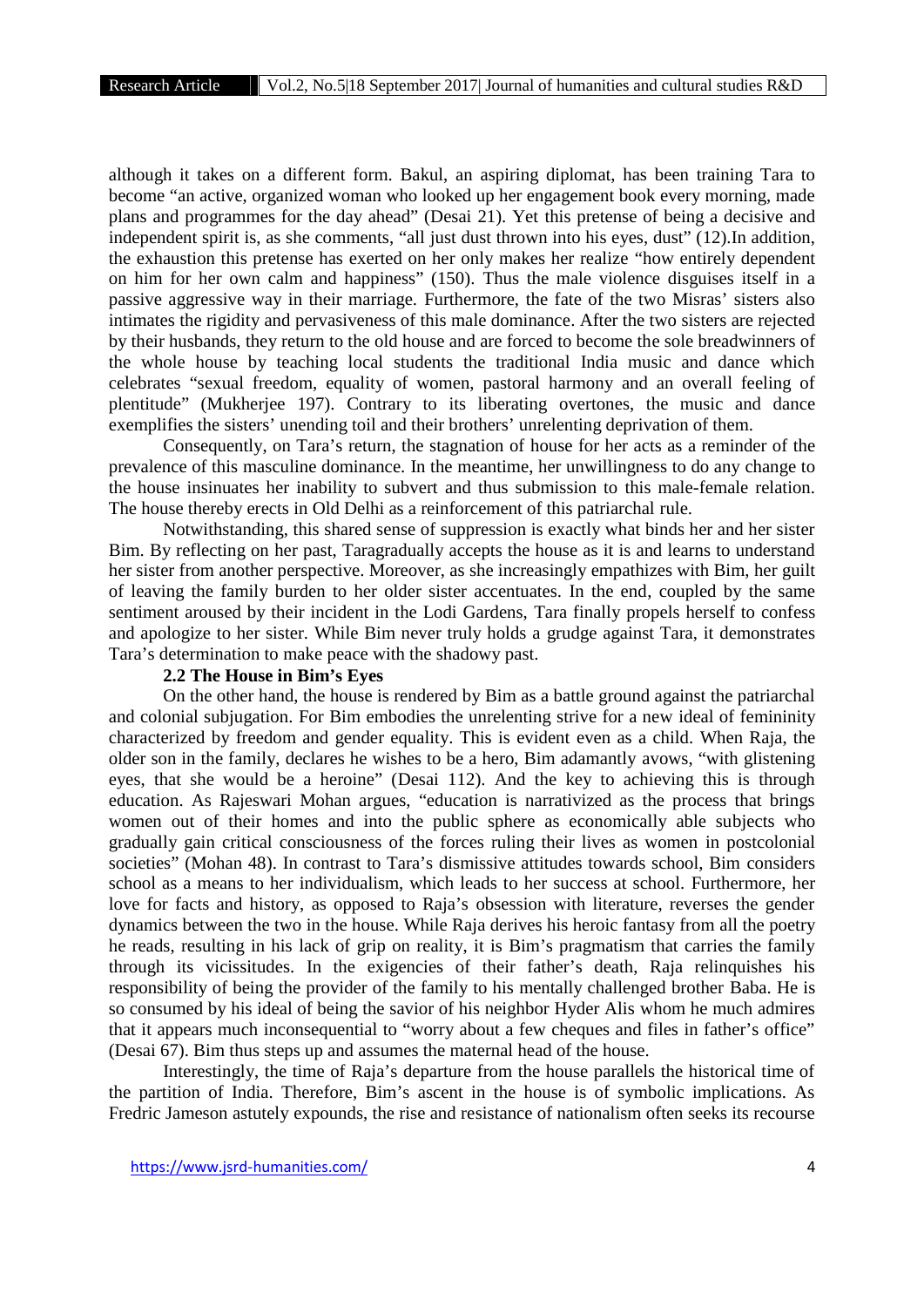to the "elements of that outside and transnational mass culture" (Jameson 75). In India's context, the cultural imposition of the British Empire is usually appropriated to mold a new national identity. As a result, there always exists a colonizer-colonized dialectic in the postcolonial society. Similarly, Bim's education empowers and facilitates her transition of roles in the house. Yet her education itself is of dialectical nature as well, since much of her education is aligned with western traditions which Raja epitomizes. In that regard, when her exasperation of Raja's absence elevates itself into an opposition against him, her intention to totally sever the tie between them is bound to fail. The ghost of Raja still lurks around the house, as is evidenced by Bim's constant citation of his beloved poetry by Byron or Elliot. The ubiquity of his haunting influence finally culminates in his last letter to Bim. The family house originally belongs to Hyder Alis, upon whose death Raja has been given the rightful ownership of the house. Thus in the letter Raja informs his sister in his English handwriting that she "may continue to have it at the same rent" and he "shall never think of raising it or of selling the house as long as you and Baba need it" (Desai 27). For one thing, the letter intimates the formidability of the patriarchal dominance represented by the house and Raja over Bim. Her effort to sustain the family house by way of becoming a maternal head figure is thus overturned now that Raja becomes her landlord. For another, the use of English language as the medium in the letter also signifies the indelible imprints of western traditions over India.

Such a power struggle is further intensified through Bim's interactions with another two groups of people. The first is with Dr Biswas who as Raja's doctor has grown fond of her. Unfortunately Bim shows the least of interest in him. After her visit to his family house, she ditches him at the bus stop. Their following and last meeting ends with Dr Biswas' long speech which bewilders and then enrages Bim.

"Now I understand everything,' he said with a deep sigh.

[…]

'Now I understand why you do not wish to marry. You have dedicated your life to others – to your sick brother and your aged aunt and your little brother who will be dependent on you all his life. You have sacrificed you own life for them.'" (97)

What underlies this seeming compliment is that Biswas' involuntary imposition of traditional femininity on Bim. Like the two Misras's sisters, it is a putative norm for women to devote themselves to the well-being of the whole family. In Biswas' mind, Bim's dedication to her own family falls into the same category. In a way, his failure to see Bim's sacrifice as a mockery and defiance of the patriarchal rule betokens a general perception in the public. Hence, the house is feminized as a site for the traditional women to perform their sacrificial rituals. It is exactly because of such discrimination that Bim, upon hearing the speech, "hissed slightly in her rage and frustration – at being so misunderstood, so totally misread" (97).

The second interaction is with Baba, her young and retarded brother. It is through this that Bim finally attains her epiphany. The house Baba resides is two overlapping worlds of silence and music. The music he plays on his gramophone is brought by "World War and the American GIs and British Tommies" (74). It is infused with old imperial encroachment. Yet his silence "marks him as uniquely able to simultaneously participate in imperial standards and to reject them by escaping reality" (Lacom 143). However, Baba's silent rejection of the external world entails that of Bim too. As a result, not only does the music played in the house serve as a constant reminder for Bim of the colonial rule, but Baba's exclusion of her denies her pursuit of solidarity. For Baba is "feminized by his disability in overt ways: he is not self-supporting, he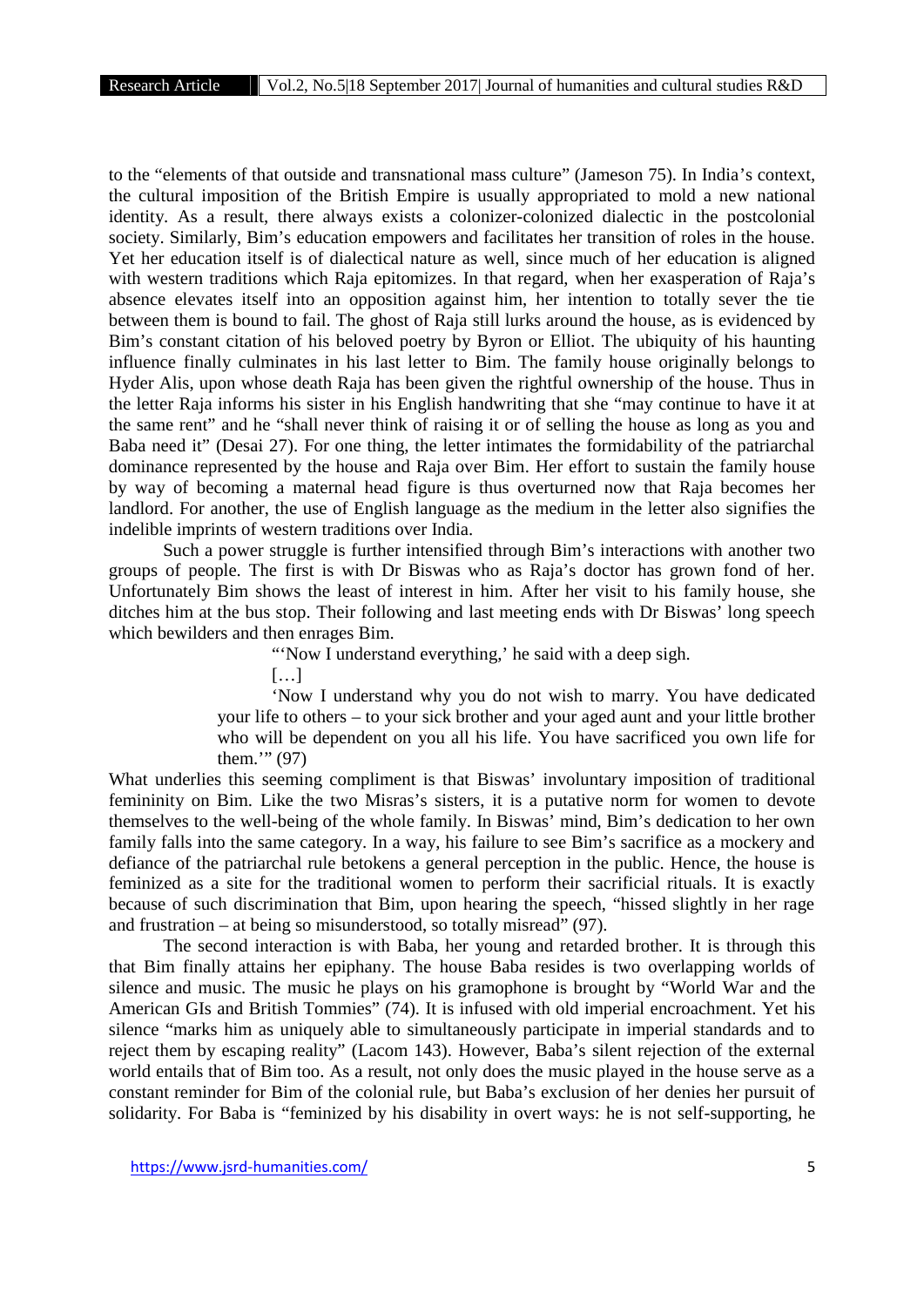does not participate in the public world, and he is very gentle" (143). That this gendered identity refuses Bim's longing for companionship adds another layer of suppression on Bim from the house. In the end, Bim unleashes her anger on this innocent brother for the reason that "it was Baba's silence and reserve and otherworldliness that she had wanted to break open and ransack and rob" (Desai 164). She wants to intrude into Baba's world and establish an alliance with him. The result is certainly of no avail, since "Baba knew neither grudge nor punishment" (166). But nonetheless, Bim's guilt forces her to realize corrosiveness of her wager of war against the patriarchal tradition. Her bitterness has stupefied her sense of time and her judgment of family relations. Years have gone by without her realizing it and Tara becomes the only family member whom she remains in touch with and shares family history with. In retrospect, she is finally able to leap out of her own pitfall of resentment and gain a new insight on the house. Despite the predominance of the patriarchal rule that it represents, the house also stands to her as the soil "where her deepest self lived, and the deepest selves of her sister and brothers and all those who shared that time with her" (182). Forgiveness and love would eventually transcend everything and literate herself. As she hears the music sang by Mulk's guru, she gradually comes to terms with the past and sees the clear light of the day.

Both of Tara and Bim achieve their personal transcendence on the cusp of an identity crisis. The house to them functions as a reinforcement of the male subjugation of their femininity. Only by admitting to it can they free themselves from the self-devised entrapment and negotiate new identities for them at last. But sometimes space itself can be conducive to transforming the characters' subjectivity in a positive way by reacting back upon the social relations which produce it. As Edward Soja keenly observes, "that social and spatial relationships are dialectically inter-active, interdependent; that social relations of production are both space-forming and space-contingent" (Soja 211). It is precisely the exercise of those spatial images in *The Garden of Evening Mists* that eventually contributes to the healing of the protagonist Yun Ling's psychological trauma.

## **3. Spatial Imagery in** *The Garden of Evening Mists*

*The Garden of Evening Mists* focuses on the life experience of the narrator-protagonist Teoh Yun Ling. Diagnosed with aphasia, Yun Ling comes back to Yugiri, the garden of evening mists, in Cameron Highlands after an early retirement and harks back to her days with the Japanese gardener Aritomo. The recall of her past experience not only sheds light on how her life there has guided her to overcome her psychological trauma and acquire a new understanding of life, but also mollifies her grief over the loss of Aritomo. So the main focus, in this part, is on some central spatial imagery, namely the garden Yugiri and the tea house.

#### **3.1 The Garden Yugiri**

Resting among mountains and tea plantations in Malaya, the Japanese garden is overshadowed by the brutal years of Japanese Occupation. Despite Aritomo's effort to protect some local employees and friends, the thought of meeting him still frets Yun Ling with attacks of old traumatic memories. Yet obliged by her wish to keep her promise to her deceased sister, she summons up her courage to face him and asks him to design a garden. Much to her surprise, Aritomo, as if undisturbed by the external reality, calls to her attention themetaphysics of his garden upon the first time of their meeting. Before Yun Ling could step into the house, he demands her to "take off your shoes" as she will "bring the problems of the world inside" (Tan 54). Aritomo's unyielding attitude on the matter of his garden denotes, on the one hand, his firm belief in what a garden truly stands for and, on the other hand, his resolution to separate his garden from the shadow brought by the Occupation. And it is indeed such resolution that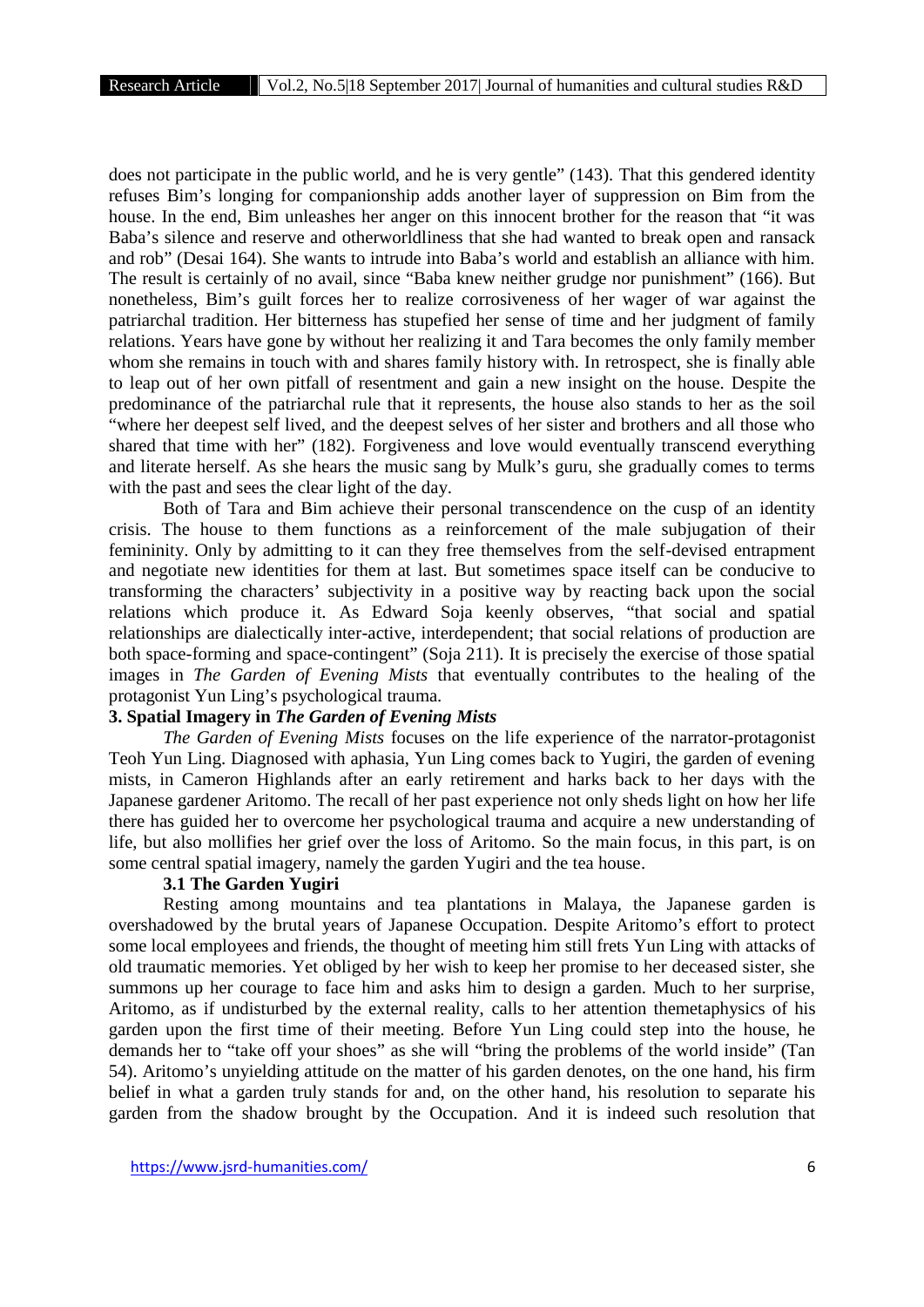eventually heals and transforms Yun Ling. After Aritomo declines her request, he offers apprenticeship to Yun Ling who, marred by her enslavement experience, "had vowed to myself that no one would ever control my life again" (87).Baffled as she is, Yun Ling decides to accept his offer and thus is granted access to a world of tranquility, harmony and impermanence.

The beauty of the garden lies in its play on perspectives. For instance, when Yun Ling peeks through a gap in the hedge near a water basin and discovers in clear vision the peak of a mountain, her emotion is elevated. "The sight of it was so unexpected, so perfectly framed by the leaves, that my mind was momentarily stilled. The tranquility in me drained away when I straightened up, leaving me with a sense of loss" (61). The undulating feelings that she leans towards are manipulated through the mechanism of shakkei, borrowed scenery. As Aritomo himself points out, "every aspect of gardening is a form of deception" (150). But this kind of deception is no more than to present the nature in a creative manner. This is also suggested by the garden's name, evening mists, which "fuses time and space, earth and sky, light and dark" (Fincham 136). The purpose, then, is to awaken and in still in its observers a sense of transience of everything in this world. In that way, the garden would "reach inside you. It should change your heart, sadden it, uplift it" (Tan175). What it does to Yun Ling is that this overwhelming force of nature in a way dwarfs her worldly troubles. For one thing, in recognition of the ephemerality, the trauma she suffers from would eventually fade away, as does everything else. For another, as a human, her life will someday also come to end and therefore, she herself is and should be considered as an element of the nature. As she immerses herself in the nature, she is empowered and transposed into a state of total tranquility. Much like her lessons on archery, the power of drawing the string should derive from the earth. Subsequently, in absolute conformity to that rule, her sensory experience while pulling a bowstring is amplified."Even with my eyes closed, I was conscious of everything around me: the rustle of the wind, a bird picking its way across the roof tiles, the itching on my leg" (157).The uncanny sensation will then guide her and, according to the principle of archery, kyudo, transfer her mental power into the physical strength. As a result, in between the shooting the arrow, Yun Ling "discovered a quiet place I could escape into, a slit in time in which I could hide" (157).

Hence, in the process of Yun Ling's garden training, this notion of immersion with the nature eliminates and transcends ethnic boundaries and racial conflicts. The dynamics between her and Aritomo also changes along the way and culminates on the night when they watch a meteor shower together.

> "It was a storm of meteors, arrows of light shot by archers from the far side of the universe, igniting and burning up as they pierced the atmospheric shield. Hundreds of them burned out halfway, flaring their brightest just before they died.

> Standing there with our heads tilted back to the sky, […] I forgot where I was, what I had gone through, what I had lost." (215)

The contrast between the brightness and the death consolidates the evanescent nature of things in the world. However, it is precisely this epiphany that connects both Yun Ling and Aritomo at a spiritual level. No longer merely the master and the apprentice, they consummate their love and trust for each other therein. In a sense, the garden thus subverts Yun Ling's previous conception and in the process prompts her to renegotiate her own perception of the self. It bespeaks a harmonious state of mind to her and alleviates her pain of her sister's death. She used to be consumed by the guilt she feels at the thought of her sister, Yun Hong, who initially conjures up Yun Ling's love for Japanese gardens. The tranquility she obtains from the garden then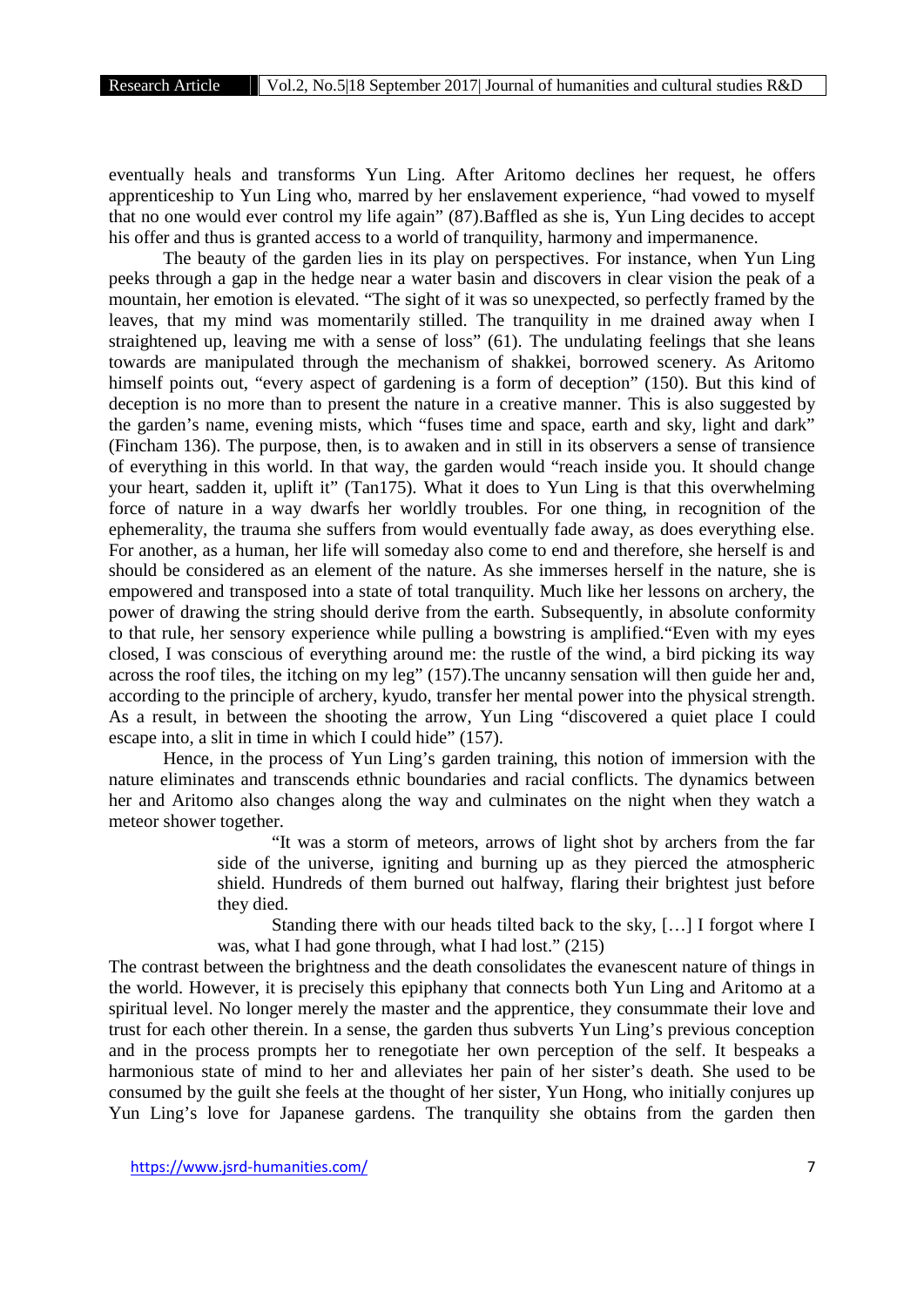counterbalances that negativity by creating a space of emptiness where there is a possibility "of ridding myself of everything I had seen and heard and lived through" (90). Such a sense of harmony is also evidenced by the Taoist symbol of harmony formed by the grass lawn in the garden through the interplay of light and shadow. "From where I stood, the Taoist symbol of harmony was visible on the clearing between the trees, the two teardrops of its positive and negative elements forming a perfect circle" (111).

However, like everything else in the garden, this harmony created requires as much mental effort as accurate physical pruning. The slightest outgrowth will unsettle the whole. And when the harmony is broken, the danger often impends, which encapsulates Yun Ling's interaction with the communist-terrorists (CTs).Since the CTs launch their guerilla war in the jungle, the mountains are fraught with death and horror. Entitled "Black Areas", the regions which are infested with those terrorists are now invading into the "White Areas" that "were completely free from infiltration by the CTs" (237). The two forces can be seen as colored with the Taoist symbolism of yin and yang. The imbalance between the two spaces then alters the overall political circumstances and endangers civilians' life. Situated itself at the hillside of the jungle, the intersection between the white and black areas, Yun Ling's bungalow is in the center of the national war. Although she insists on staying alone, the horror of unknown danger still looms large and casts a psychological weight on her, as she notes "the cicadas in the trees sounded louder than usual that night, and the jungle felt denser and much closer" (136). After she has helped Ah Cheong's brother, the CTs eventually take their revenge on her. Fortunately she survives the injury and moves into Yugiri to live with Aritomo. The garden now turns into her shield from the unrest and turmoil outside.

Her life with Aritomo in the garden continuously strengthens their bond and the haunting effect of her past abates alongside. On their trek to the Temple of Clouds, Yun Ling finally confides her past to Aritomo. Enclosed by the dense forest, the temple withdraws from the world. Less trodden trail suggests the scarcity of population in the temple. As Yun Ling discovers, the temple "was a collection of low, drab buildings barnacled to the side of the mountain" (253). The dilapidated state of the temple in a way chimes with the simplicity it pursues. When asked what she would change the side garden in the temple, Yun Ling reflects, "Simplify everything. Open up the garden to the sky" (256). In the meantime, its seclusion also conveys a sense of both purity from the secular world and utter piety to the God it worships. Yet the nuns living in the temple adds a new layer of meaning to its existence. For some of them, the temple connotes a final sanctuary for their misery and shame in that they used to be the comfort women for the Japanese soldiers. The end of the war fails to erase the public's memory of the shame these women bring to the family names. At last they are outcast and exiled into the temple. Thus its long standing existence throughout the years stands as a contrast to the narrow-mindedness of the civil society, demonstrating its capacity to forgive and embrace all that which is wronged by the outer world. Interestingly enough, as Yun Ling later finds out, it is Aritomo who "had been to see the regional commander to have all of the *jugan ianfu* in Tanah Rata released" (311). Much like Tominaga, the officer of the enslavement camp, who saves her life, Aritomo the Japanese gardener saves those nuns' lives. So when Yun Ling and Aritomo climb all the way up to the temple to pray in memorial of Tominaga, Yun Ling is so touched by the aura of the open and forgiving temple that she willingly discloses her internment experience to Aritomo which her father and brother refuse to hear. In addition, enlightened by the story Aritomo recounts in which a murderer is offered a chance to escape Hell but fails in the end, Yun Ling, by revealing this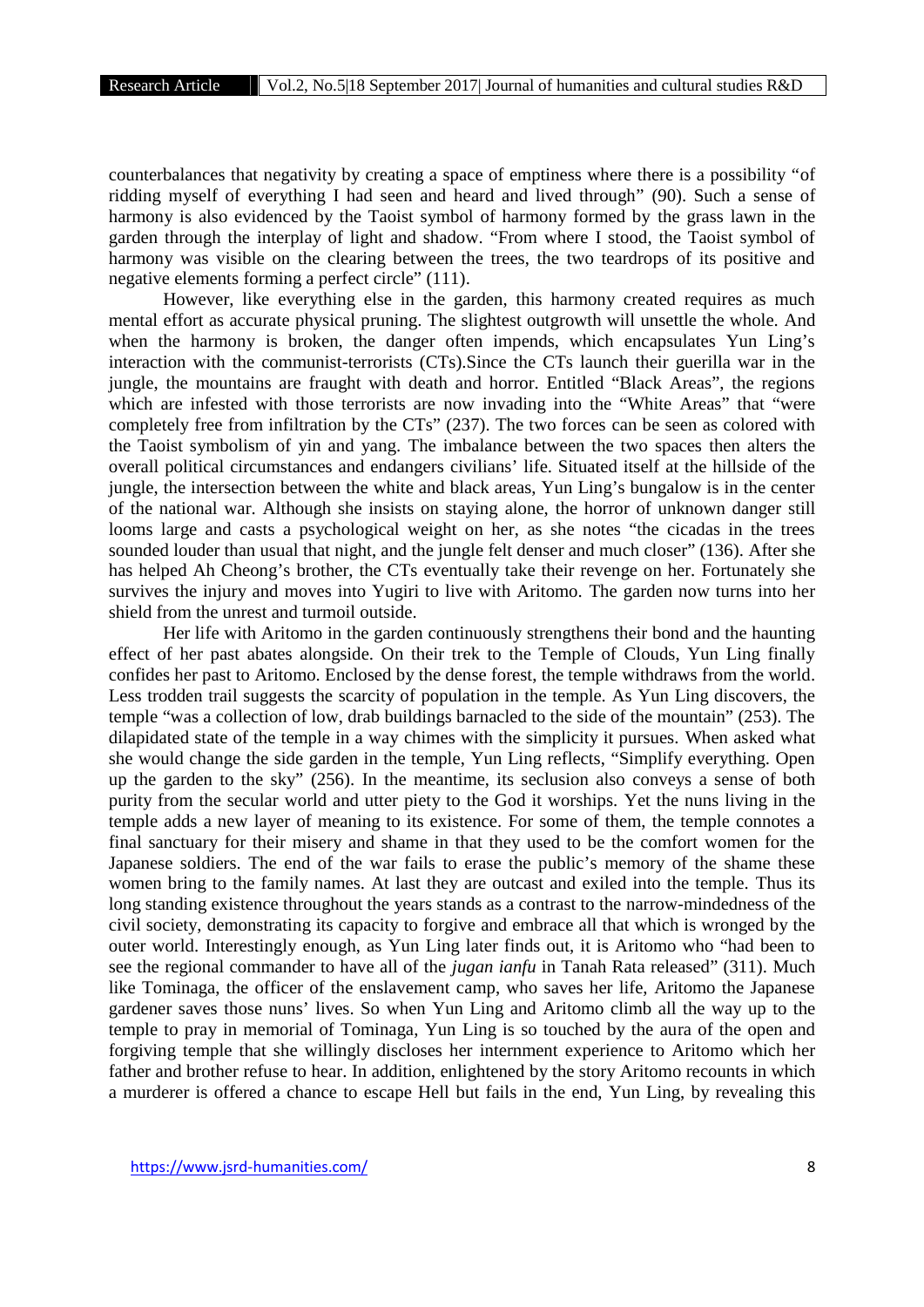long buried churning secret, is given herself a second chance to toss away her guilt that has been following and haunting her and start anew.

### **3.2 The Tea House**

Even though the garden is instrumental in healing Yun Ling's trauma, Yun ling finally makes peace with the pain of Aritomo's disappearance in Magnus's tea estate. In spite of his successful tea business which has provided shelter and livelihood for many local workers, Magnus sticks to his South African cultural heritage, which is shown by the overall design of his estate. Featured as a "Cape Dutch house", the Majuba house is "filled with reminders of Magnus's homeland" (43). On the roof of the house, the Transvaal flag is hoisted proudly, asserting its sovereignty while defying the government's imposition. Furthermore, Magnus's wife Emily holds on to the same principle. For instance, on the Middle Autumn Festival, she would gather around the young children and share the cultural origin. Such sense of historicity and continuity coincides with one stone statue standing in Magnus's lawn, Mnemosyne, the goddess of Memory. However, Mnemosyne is always accompanied by her twin sister, the goddess of Forgetting, who coexists and faces against Mnemosyne. As Yun Ling pinpoints, "Mnemosyne's features were defined, her nose and cheekbones prominent, her lips full. Her sister's face looked almost blurred; even the creases of her robe were not as clearly delineated as Mnemosyne's" (45). The physical attributes of the two statues vividly captures the essence of the two symbols. And their standing positions also symbolize the dialectical relationship between them. When such a dialectics concretizes itself, it translates into a soothing power for both Emily and Yun Ling.

When the CTs attack the Majuba tea house and threaten to kill Yun Ling for the clue of the hidden place of some rumored treasure, Magnus bravely sacrifices himself by convincing them that he knows the place. The devastating news of his dead body sweeps the whole Cameron Highlands after a few days and in the attempt to console Emily, Yun Ling receives the help from the valleys by lighting up the lanterns Aritomo has made. Following the moral in the story of Hou Yi, the lanterns are to commemorate Magnus. As "countless lanterns were being set free, light streaking up into the darkness", Emily lets her grief drift away with them, acknowledging with "a single nod, tears shining on her cheeks" (308). The best way to remember Magnus and carry on his legacy is to forget the pain of his death and derive strength from his indefatigable strives for a triumphant life. By the same token, by reflecting on what Aritomo and his teaching have meant to her, Yun Ling at last frees herself from the agony she endures from both the loss of her sister and Aritomo. As the lantern flies up, the emotional weight is taken off of her like "releasing a bird from my grasp" and the thought of Yun Hong for her entails no sadness, since "she is only a memory" (346).

All in all, the spatial imagery employed in *The Garden of Evening Mists*plays a transformative role in the renegotiation of Yun Ling's subjectivity. She evolves a new appreciation for her life and like the blue envelop from the Japanese captain Hideyoshi that she eventually sends away after keeping in her journal for so long, the trauma endures fades away and the path to healing that turns into her most treasured life experience. Nevertheless, the paths of healing in both *Clear Light of Day* and *The Garden of Evening Mists* take the form of retrospection. Thus the narrative structures are of essential significance in constructing the textual space where by the past interacts with and transforms the present.

## **4. The Embedding Narrative Structures in** *Clear Light of Day* **and** *The Garden of Evening Mists*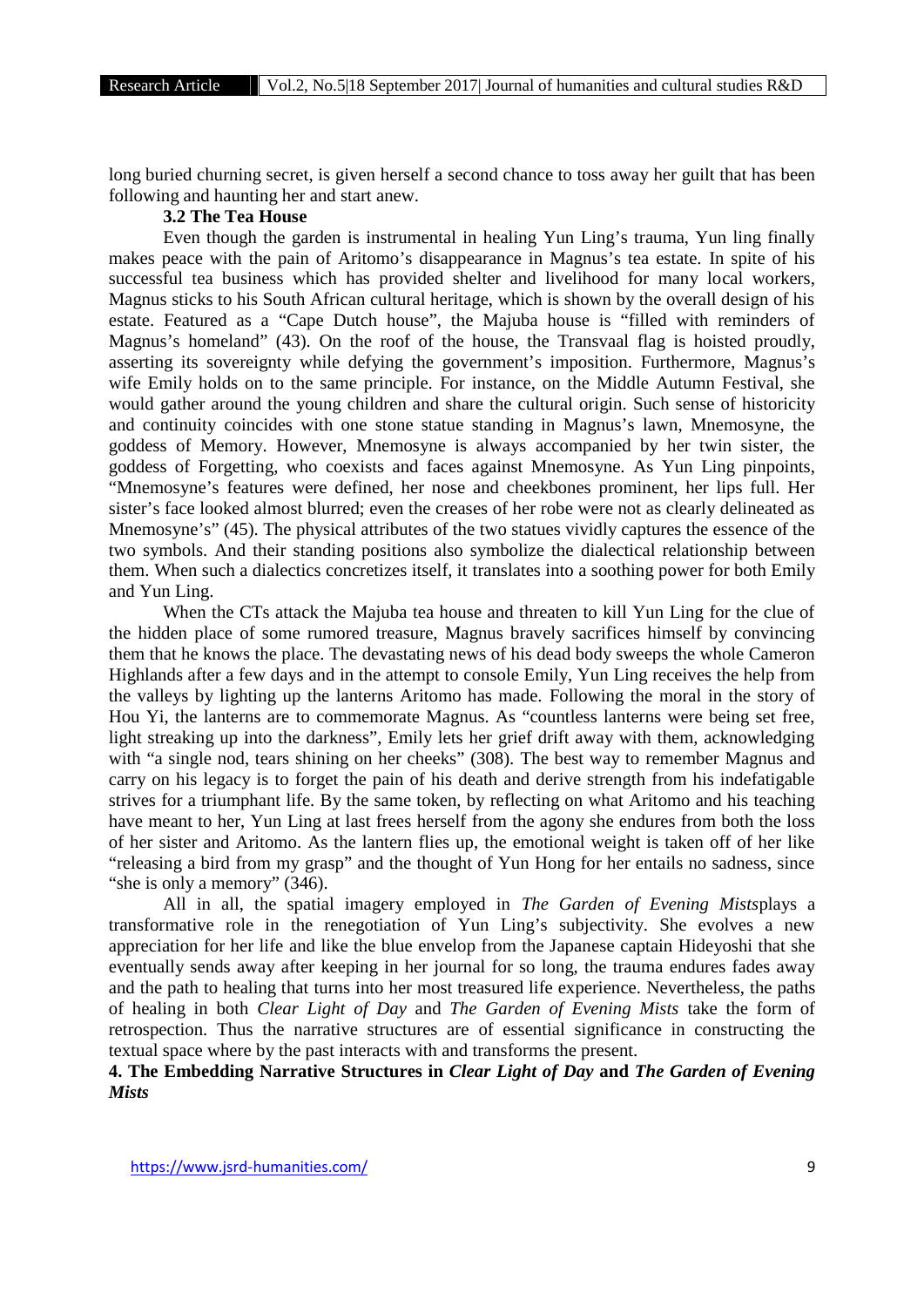The narrative structures in both novels are defined as embedding in this essay in that under the main present narratives are embedded the past ones which, as Elana Gomel remarks, become "a locus for unresolved tensions within historical time and social space" (Gomel 94). In *Clear Light of Day*, the story begins with Tara's return to the old family house to visit Bim and Baba. Years' separation brings forth clashes between the two sisters' views on the house and life and the stifling air prompts Bim to think back to some crucial moments in the past. The second chapter then focuses on the summer of 1947 in which as the partition takes places, the house is also emptying out. As the narration proceeds in the third chapter, the time rewinds to their early childhood. Such a structure illustrates in a way Bim's deliberation on life in the novel. For her, life "won't *flow*, like a river, but moves in jumps, as if it were held back by locks that are opened now and then to let it jump forwards in a kind of flood" (Desai 42). As Bim meditates on her relationships with her siblings, the buried memory floods back. The earlier time she traces back, the happier she feels about her family and the more clarity she attains on what really counts in her life. The house in the end designates a shared history of the ebb and flow of the family. Therefore, when the time fast-forwards to the present time in the last chapter, the overall textual space is shaped like a spiral in an upward fashion, signifying that Bim finally acquires a new momentum in life and, by extension, resonating with Tara's comment that "nothing is over, ever" (174). A brighter future awaits both Tara and Bim.

Likewise, in *The Garden of Evening Mists*, as the symptoms of Yun Ling's aphasia become increasingly prominent, she decides to transcribe her past experience at Cameron Highlands from her memory in that "the palest ink will endure beyond the memories of men" (Tan 155). Yet her bodily function conditions that her memory returns in a discrete manner. As she comments herself, "now and then the light will fall on a particular point in time, illuminating it for a moment before the wind seals up the gap, and the world is in shadows again" (309). Accordingly, the narrative forms a space comprised of tightly interwoven episodes from the past and the present. By this means, not only is the healing power of Yugiri revealed, but through Yun Ling's interactions with Tatsuji some new light has been shed on Aritomo. In hindsight, Yun Ling readily recalls some shades and obscurities in her knowledge of Aritomo's life. And as the narration progresses, Tatsuji's speculation about Aritomo's involvement in the war further stimulates her suspicion. The narrative thus evolves into the horimono on Yun Ling's back. Apart from the experiences Yun Ling has shared with Aritomo, inscribed as well in the horimono are symbols that she fails to decode, leaving only the readers to ponder on. Regardless, in the end she chooses to brushaside the skepticism in the hope to keep Aritomo's reputation intact. And like the empty space in the horimono whose contours match that of Yugiri, the narrative ends with Yun Ling's determination that the only legacy left should be the garden. As for her, like Lao Tsu and Aritomo, when her work here is finished, she would depart.

In brief, the embedding narrative structures in both novels allow the characters to reevaluate themselves by way of remembering the past. In the end, they succeed in reconstructing new identities and overcoming their psychological traumas.

#### **5. Conclusion**

In conclusion, space in contemporary context is reckoned the production and reproduction of social relations. In this light, the image of the "house" constructed in *Clear Light of Day* is construed as the reification of the patriarchal domination over traditional femininity whereas the spatial imagery employed in *The Garden of Evening Mists* transcends the petty political antagonism by virtue of their metaphysical profundity. But nonetheless, the embedding narrative structures in both novels enable the characters to reflect back on their perceptions of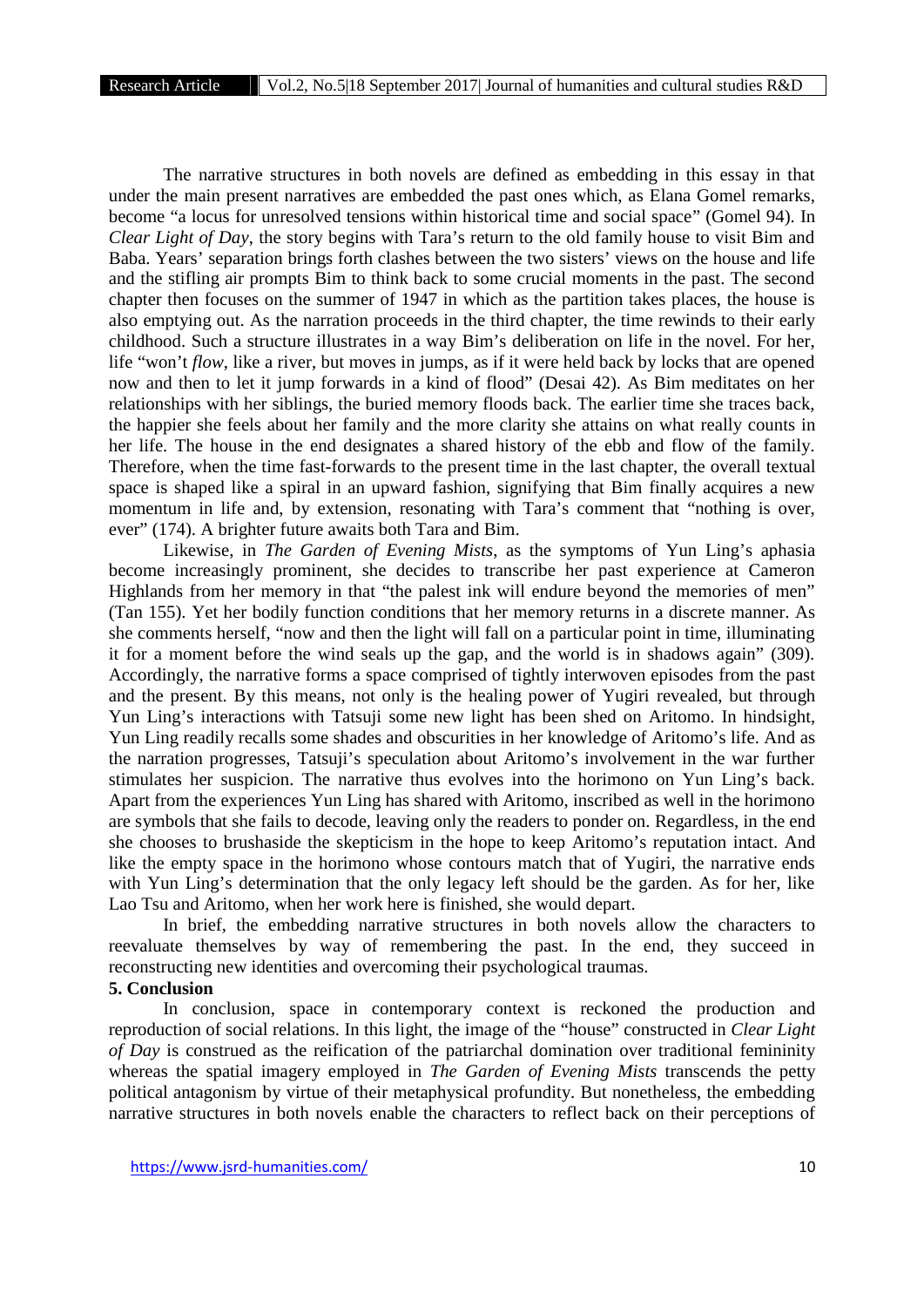themselves and the world around them through the act of remembering. As a result, the past succeeds in intervening and inspiring new insights on their present and the future. In the end, they are able to regain new strength for life and vanquish their psychological wounds.

(Word Number: 5960)